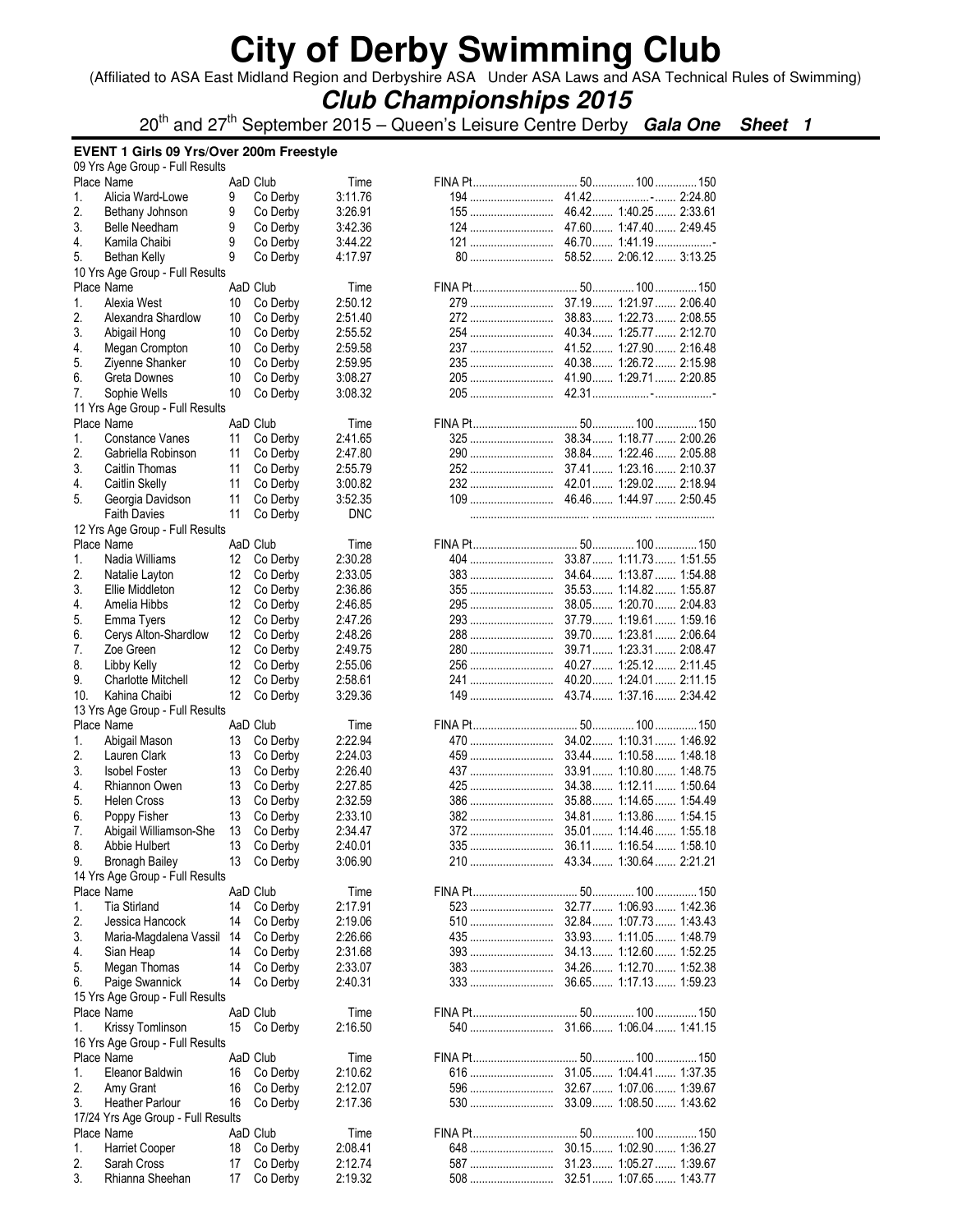(Affiliated to ASA East Midland Region and Derbyshire ASA Under ASA Laws and ASA Technical Rules of Swimming)

### **Club Championships 2015**

20<sup>th</sup> and 27<sup>th</sup> September 2015 – Queen's Leisure Centre Derby **Gala One Sheet 2** 

|            | <b>EVENT 2 Boys Open 100m Freestyle</b> |    |                      |                    |              |       |     | 17/24 Yrs Age Group - Full Results |    |          |         |              |       |
|------------|-----------------------------------------|----|----------------------|--------------------|--------------|-------|-----|------------------------------------|----|----------|---------|--------------|-------|
|            | 12 Yrs Age Group - Full Results         |    |                      |                    |              |       |     | Place Name                         |    | AaD Club |         | Time FINA Pt | 50    |
|            | Place Name                              |    | AaD Club             |                    | Time FINA Pt | 50    | 1.  | Ryan Reader                        | 17 | Co Derby | 54.33   | 565          | 26.68 |
| 1.         | Oliver Hooper                           | 12 | Co Derby             | 1:11.81            | 245          | 33.43 | 2.  | <b>Matthew Stevenson</b>           | 18 | Co Derby | 54.92   | 547          | 26.84 |
| 2.         | Donal Hay                               | 12 | Co Derby             | 1:16.67            | 201          | 36.00 |     | Open Age Group - Full Results      |    |          |         |              |       |
| 3.         | Jake Jones                              | 12 | Co Derby             | 1:18.39            | 188          | 38.05 |     | Place Name                         |    | AaD Club |         | Time FINA Pt | 50    |
| 4.         | <b>Bradley Boon</b>                     | 12 | Co Derby             | 1:19.91            | 177          | 37.19 | 1.  | Ryan Reader                        | 17 | Co Derby | 54.33   | 565          | 26.68 |
| 5.         |                                         | 12 | Co Derby             | 1:20.02            | 177          | 37.51 | 2.  | <b>Matthew Stevenson</b>           | 18 | Co Derby | 54.92   | 547          | 26.84 |
|            | Mackenzie King                          |    |                      | 1:24.76            |              | 40.35 | 3.  | <b>William Foster</b>              | 15 | Co Derby | 55.59   | 528          | 27.14 |
| 6.         | Joshua Boon                             | 12 | Co Derby             |                    | 149          |       | 4.  | George Cooper                      | 16 | Co Derby | 56.44   | 504          | 27.63 |
|            | 13 Yrs Age Group - Full Results         |    |                      |                    |              |       | 5.  | <b>Gregory Butler</b>              | 15 | Co Derby | 59.03   | 441          | 27.86 |
|            | Place Name                              |    | AaD Club             |                    | Time FINA Pt | 50    | 6.  | <b>Kyle Swannick</b>               | 16 | Co Derby | 59.99   | 420          | 28.90 |
| 1.         | Ethan Billinge                          | 13 | Co Derby             | 1:03.11            | 361          | 30.89 | 7.  | Lewis White                        | 15 | Co Derby | 1:01.43 | 391          | 29.53 |
| 2.         | Joel Muir                               | 13 | Co Derby             | 1:05.79            | 318          | 31.38 | 8.  |                                    | 14 | Co Derby | 1:02.94 | 364          | 31.08 |
| 3.         | lain Macpherson                         | 13 | Co Derby             | 1:11.44            | 248          | 33.52 | 9.  | Jensen Hulbert                     |    |          |         |              |       |
| 4.         | Evan-Ross Coggins                       | 13 | Co Derby             | 1:12.48            | 238          | 34.37 |     | Ethan Billinge                     | 13 | Co Derby | 1:03.11 | 361          | 30.89 |
| 5.         | Henry Francis                           | 13 | Co Derby             | 1:15.54            | 210          | 36.17 | 10. | <b>Edmund Spink</b>                | 15 | Co Derby | 1:03.82 | 349          | 30.76 |
| 6.         | Jack Hill                               | 13 | Co Derby             | 1:29.01            | 128          | 41.63 | 11. | Joel Muir                          | 13 | Co Derby | 1:05.79 | 318          | 31.38 |
|            | 14 Yrs Age Group - Full Results         |    |                      |                    |              |       | 12. | Campbell Stephen                   | 14 | Co Derby | 1:06.27 | 311          | 31.71 |
|            | Place Name                              |    | AaD Club             |                    | Time FINA Pt | 50    | 13. | <b>Archie Vanes</b>                | 14 | Co Derby | 1:06.58 | 307          | 32.03 |
| 1.         | Jensen Hulbert                          | 14 | Co Derby             | 1:02.94            | 364          | 31.08 | 14. | Jaspar Williams                    | 14 | Co Derby | 1:06.83 | 304          | 31.99 |
| 2.         | Campbell Stephen                        | 14 | Co Derby             | 1:06.27            | 311          | 31.71 | 15. | Jacob Cran                         | 14 | Co Derby | 1:08.45 | 282          | 33.36 |
| 3.         | Archie Vanes                            | 14 | Co Derby             | 1:06.58            | 307          | 32.03 | 16. | John-Petre Vassilev-Ne             | 11 | Co Derby | 1:09.42 | 271          | 33.14 |
| 4.         | Jaspar Williams                         | 14 | Co Derby             | 1:06.83            | 304          | 31.99 | 17. | lain Macpherson                    | 13 | Co Derby | 1:11.44 | 248          | 33.52 |
| 5.         | Jacob Cran                              | 14 | Co Derby             | 1:08.45            | 282          | 33.36 | 18. | Oliver Hooper                      | 12 | Co Derby | 1:11.81 | 245          | 33.43 |
|            | 15 Yrs Age Group - Full Results         |    |                      |                    |              |       | 19. | Evan-Ross Coggins                  | 13 | Co Derby | 1:12.48 | 238          | 34.37 |
|            | Place Name                              |    | AaD Club             |                    | Time FINA Pt | 50    | 20. | Thomas Brompton                    | 11 | Co Derby | 1:13.77 | 226          | 35.48 |
|            |                                         |    |                      |                    |              |       | 21. | Henry Francis                      | 13 | Co Derby | 1:15.54 | 210          | 36.17 |
| 1.         | <b>William Foster</b>                   | 15 | Co Derby             | 55.59              | 528          | 27.14 | 22. | Donal Hay                          | 12 | Co Derby | 1:16.67 | 201          | 36.00 |
| 2.         | Gregory Butler                          | 15 | Co Derby             | 59.03              | 441          | 27.86 | 23. | Jake Jones                         | 12 | Co Derby | 1:18.39 | 188          | 38.05 |
| 3.         | Lewis White                             | 15 | Co Derby             | 1:01.43            | 391          | 29.53 | 24. | <b>Bradley Boon</b>                | 12 | Co Derby | 1:19.91 | 177          | 37.19 |
| 4.         | <b>Edmund Spink</b>                     | 15 | Co Derby             | 1:03.82            | 349          | 30.76 | 25. | Mackenzie King                     | 12 | Co Derby | 1:20.02 | 177          | 37.51 |
|            | 16 Yrs Age Group - Full Results         |    |                      |                    |              |       | 26. |                                    | 9  |          | 1:20.73 | 172          | 39.24 |
|            | Place Name                              |    | AaD Club             |                    | Time FINA Pt | 50    |     | Sebastian Lee                      |    | Co Derby |         |              |       |
| 1.         | George Cooper                           | 16 | Co Derby             | 56.44              | 504          | 27.63 | 27. | Joshua Boon                        | 12 | Co Derby | 1:24.76 | 149          | 40.35 |
| 2.         | Kyle Swannick                           | 16 | Co Derby             | 59.99              | 420          | 28.90 | 28. | Jack Hill                          | 13 | Co Derby | 1:29.01 | 128          | 41.63 |
|            | 16 Yrs/Under Age Group - Full Results   |    |                      |                    |              |       | 29. | Reian Ward                         | 10 | Co Derby | 1:30.69 | 121          | 42.83 |
|            | Place Name                              |    | AaD Club             |                    | Time FINA Pt | 50    | 30. | George Euston                      | 10 | Co Derby | 1:32.33 | 115          | 44.28 |
| 1.         | <b>William Foster</b>                   | 15 | Co Derby             | 55.59              | 528          | 27.14 | 31. | Aaron Johnson                      | 9  | Co Derby | 1:32.68 | 114          | 45.85 |
| 2.         | George Cooper                           | 16 | Co Derby             | 56.44              | 504          | 27.63 | 32. | <b>Phoenix Muir</b>                | 10 | Co Derby | 1:38.66 | 94           | 45.69 |
| 3.         | <b>Gregory Butler</b>                   | 15 | Co Derby             | 59.03              | 441          | 27.86 | 33. | <b>Thomas Moore</b>                | 8  | Co Derby | 1:57.08 | 56           | 54.71 |
| 4.         | Kyle Swannick                           | 16 | Co Derby             | 59.99              | 420          | 28.90 |     |                                    |    |          |         |              |       |
| 5.         | Lewis White                             | 15 | Co Derby             | 1:01.43            | 391          | 29.53 |     |                                    |    |          |         |              |       |
| 6.         | Jensen Hulbert                          | 14 | Co Derby             | 1:02.94            | 364          | 31.08 |     |                                    |    |          |         |              |       |
| 7.         | Ethan Billinge                          | 13 | Co Derby             | 1:03.11            | 361          | 30.89 |     |                                    |    |          |         |              |       |
| 8.         | <b>Edmund Spink</b>                     | 15 | Co Derby             | 1:03.82            | 349          | 30.76 |     |                                    |    |          |         |              |       |
| 9.         | Joel Muir                               | 13 | Co Derby             | 1:05.79            | 318          | 31.38 |     |                                    |    |          |         |              |       |
| 10.        |                                         | 14 |                      |                    | 311          | 31.71 |     |                                    |    |          |         |              |       |
|            | Campbell Stephen                        |    | Co Derby<br>Co Derby | 1:06.27<br>1:06.58 |              |       |     |                                    |    |          |         |              |       |
| 11.<br>12. | Archie Vanes                            | 14 |                      |                    | 307<br>304   | 32.03 |     |                                    |    |          |         |              |       |
|            | Jaspar Williams                         | 14 | Co Derby             | 1:06.83            |              | 31.99 |     |                                    |    |          |         |              |       |
| 13.        | Jacob Cran                              | 14 | Co Derby             | 1:08.45            | 282          | 33.36 |     |                                    |    |          |         |              |       |
| 14.        | John-Petre Vassilev-Ne                  | 11 | Co Derby             | 1:09.42            | 271          | 33.14 |     |                                    |    |          |         |              |       |
| 15.        | lain Macpherson                         | 13 | Co Derby             | 1:11.44            | 248          | 33.52 |     |                                    |    |          |         |              |       |
| 16.        | Oliver Hooper                           | 12 | Co Derby             | 1:11.81            | 245          | 33.43 |     |                                    |    |          |         |              |       |
| 17.        | Evan-Ross Coggins                       | 13 | Co Derby             | 1:12.48            | 238          | 34.37 |     |                                    |    |          |         |              |       |
| 18.        | Thomas Brompton                         | 11 | Co Derby             | 1:13.77            | 226          | 35.48 |     |                                    |    |          |         |              |       |
| 19.        | Henry Francis                           | 13 | Co Derby             | 1:15.54            | 210          | 36.17 |     |                                    |    |          |         |              |       |
| 20.        | Donal Hay                               | 12 | Co Derby             | 1:16.67            | 201          | 36.00 |     |                                    |    |          |         |              |       |
| 21.        | Jake Jones                              | 12 | Co Derby             | 1:18.39            | 188          | 38.05 |     |                                    |    |          |         |              |       |
| 22.        | <b>Bradley Boon</b>                     | 12 | Co Derby             | 1:19.91            | 177          | 37.19 |     |                                    |    |          |         |              |       |
| 23.        | Mackenzie King                          | 12 | Co Derby             | 1:20.02            | 177          | 37.51 |     |                                    |    |          |         |              |       |
| 24.        | Sebastian Lee                           | 9  | Co Derby             | 1:20.73            | 172          | 39.24 |     |                                    |    |          |         |              |       |
| 25.        | Joshua Boon                             | 12 | Co Derby             | 1:24.76            | 149          | 40.35 |     |                                    |    |          |         |              |       |
| 26.        | Jack Hill                               | 13 | Co Derby             | 1:29.01            | 128          | 41.63 |     |                                    |    |          |         |              |       |
| 27.        | Reian Ward                              | 10 |                      | 1:30.69            | 121          |       |     |                                    |    |          |         |              |       |
|            |                                         |    | Co Derby             |                    |              | 42.83 |     |                                    |    |          |         |              |       |
| 28.        | George Euston                           | 10 | Co Derby             | 1:32.33            | 115          | 44.28 |     |                                    |    |          |         |              |       |
| 29.        | Aaron Johnson                           | 9  | Co Derby             | 1:32.68            | 114          | 45.85 |     |                                    |    |          |         |              |       |
| 30.        | Phoenix Muir                            | 10 | Co Derby             | 1:38.66            | 94           | 45.69 |     |                                    |    |          |         |              |       |
| 31.        | Thomas Moore                            | 8  | Co Derby             | 1:57.08            | 56           | 54.71 |     |                                    |    |          |         |              |       |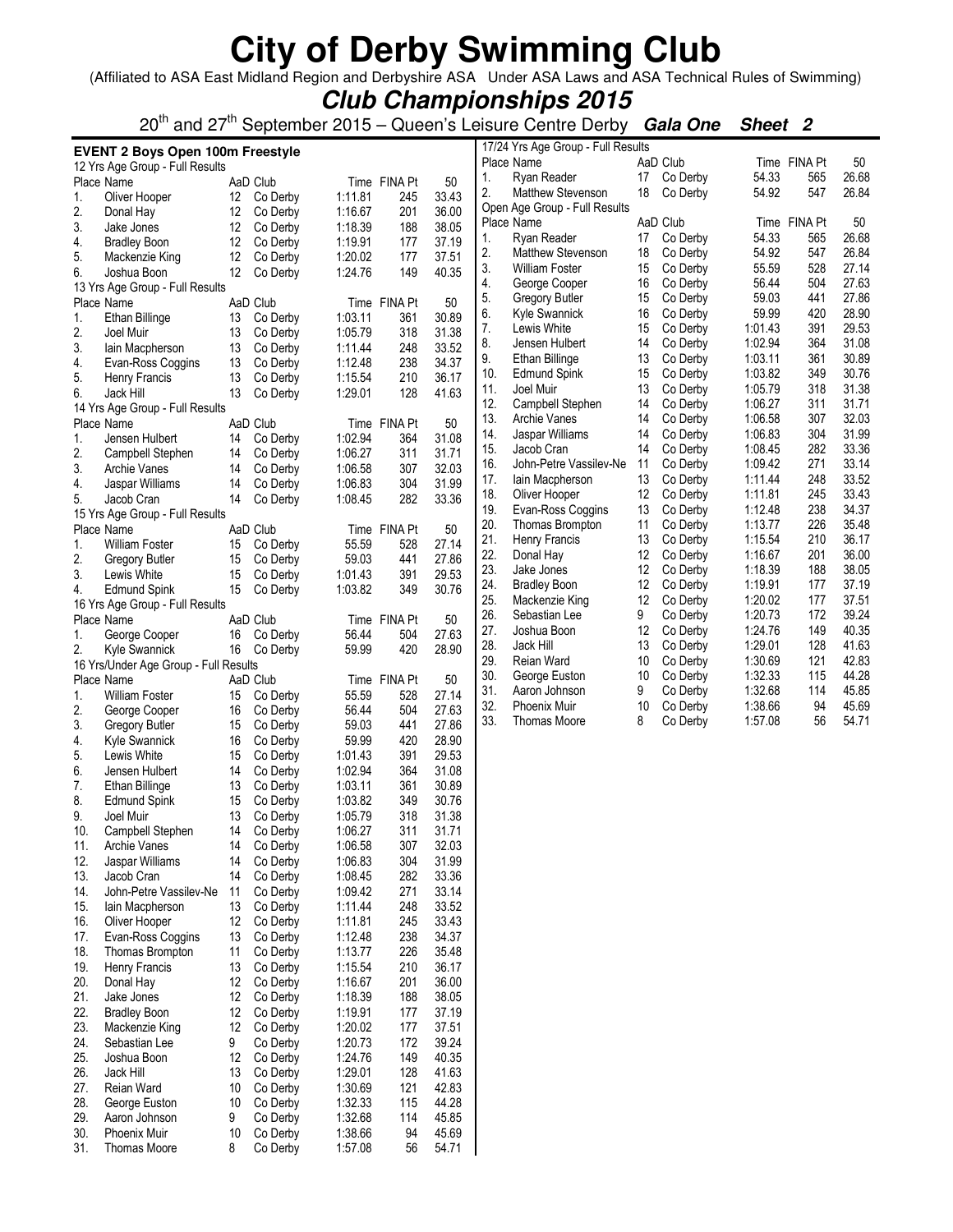(Affiliated to ASA East Midland Region and Derbyshire ASA Under ASA Laws and ASA Technical Rules of Swimming)

## **Club Championships 2015**

20th and 27th September 2015 – Queen's Leisure Centre Derby **Gala One Sheet 3**

#### **EVENT 3 Girls 09/11 Yrs 50m Butterfly**

|     | 09 Yrs Age Group - Full Results |    |          |         |                |
|-----|---------------------------------|----|----------|---------|----------------|
|     | Place Name                      |    | AaD Club |         | Time FINA Pt   |
| 1.  | <b>Grace Fuller</b>             | 9  | Co Derby | 46.45   | 144            |
| 2.  | Alicia Ward-Lowe                | 9  | Co Derby | 47.38   | 136            |
| 3.  | Katie Heald                     | 9  | Co Derby | 48.91   | 123            |
| 4.  | Bethany Johnson                 | 9  | Co Derby | 53.52   | 94             |
| 5.  | <b>Belle Needham</b>            | 9  | Co Derby | 54.45   | 89             |
| 6.  | Kamila Chaibi                   | 9  | Co Derby | 1:02.00 | 60             |
| 7.  | <b>Harriet Ellse</b>            | 9  | Co Derby | 1:05.36 | 51             |
| 8.  | <b>Isabella Minion</b>          | 9  | Co Derby | 1:07.94 | 46             |
| 9.  | Marina Scott                    | 9  | Co Derby | 1:10.62 | 41             |
|     | 10 Yrs Age Group - Full Results |    |          |         |                |
|     | Place Name                      |    | AaD Club |         | Time FINA Pt   |
| 1.  | Megan Crompton                  | 10 | Co Derby | 41.22   | 206            |
| 2.  | Abigail Hong                    | 10 | Co Derby | 42.42   | 189            |
| 3.  | Jessica Grace                   | 10 | Co Derby | 43.27   | 178            |
| 4.  | <b>Ellie Buck</b>               | 10 | Co Derby | 44.56   | 163            |
| 5.  | Ziyenne Shanker                 | 10 | Co Derby | 45.13   | 157            |
| 6.  | Alexandra Shardlow              | 10 | Co Derby | 46.51   | 144            |
| 7.  | Alexia West                     | 10 | Co Derby | 46.97   | 139            |
| 8.  | Julia Rucinska                  | 10 | Co Derby | 47.77   | 132            |
| 9.  | Greta Downes                    | 10 | Co Derby | 48.59   | 126            |
| 10. | Sophie Wells                    | 10 | Co Derby | 51.45   | 106            |
| 11. | Erin Miller                     | 10 | Co Derby | 59.58   | 68             |
|     | Millie Taylor                   | 10 | Co Derby | DQ FI   |                |
|     | 11 Yrs Age Group - Full Results |    |          |         |                |
|     | Place Name                      |    | AaD Club | Time    | <b>FINA Pt</b> |
| 1.  | Eliza Walker                    | 11 | Co Derby | 37.92   | 265            |
| 2.  | Gabriella Robinson              | 11 | Co Derby | 41.40   | 204            |
| 3.  | Caitlin Skelly                  | 11 | Co Derby | 41.87   | 197            |
| 4.  | Aimee Boucherat                 | 11 | Co Derby | 44.03   | 169            |
| 5.  | Caitlin Thomas                  | 11 | Co Derby | 45.40   | 154            |
| 6.  | Mia Norris                      | 11 | Co Derby | 50.40   | 113            |
| 7.  | Delphine Beya                   | 11 | Co Derby | 51.54   | 105            |
| 8.  | Joni Moores                     | 11 | Co Derby | 52.09   | 102            |
| 9.  | Francesca Empson                | 11 | Co Derby | 1:04.43 | 54             |

#### **EVENT 4 Boys 08 Yrs/Under 25m Backstroke**  Full Results AaD Club Time FINA Pt<br>8 Co Derby 22.29 1. Thomas Moore 8 Co Derby 22.29<br>2. Sebastian Hibbs 8 Co Derby 22.56 2. Sebastian Hibbs 8 Co Derby 22.56<br>3. Robin Ball 8 Co Derby 23.96 3. Robin Ball 8 Co Derby<br>4. Joseph Murphy 8 Co Derby 4. Joseph Murphy 8 Co Derby 26.72 5. Sonny Alton-Shardlow 8 Co Derby 34.66<br>6. Patrick Cain 8 Co Derby 37.34 Patrick Cain **EVENT 5 Girls 08 Yrs/Under 25m Breaststroke**  Full Results AaD Club Time FINA Pt 1. Charlotte Roome 8 Co Derby 25.03<br>2. Eva Hallam 8 Co Derby 27.42 2. Eva Hallam 8 Co Derby 27.42 3. Helen Bickley 8 Co Derby 28.09 4. Amelia Robinson 8 Co Derby 29.81 5. Lucy Brighouse 8 Co Derby 30.35 6. Maddison Ward-Lowe 8 Co Derby 30.39 7. Zoe Boucherat 8 Co Derby 31.86 8. Erin Moores 8 Co Derby 32.57

9. Elodie Heron 6 Co Derby 34.66 10. Isadora Exley 8 Co Derby 35.76 11. Orla Turner 7 Co Derby 36.00 12. Matilda Chisholm 7 Co Derby 37.35 13. Lilyann Bentham 7 Co Derby 39.11 14. Lucy Wells 8 Co Derby 39.12

#### **EVENT 6 Boys 09 Yrs/Over 200m Butterfly**

11 Yrs Age Group - Full Results 1. Nathaniel Miller-Walte 11 Co Derby 3:09.84<br>2. James Walker 11 Co Derby 3:36.73 2. James Walker 11 Co Derby 3:36.73 125 ............................ 43.73 ....... 1:39.61 ....... 2:39.77

| Thomas Brompton TT CO Derby        |             | <b>DU FI</b> |  |  |
|------------------------------------|-------------|--------------|--|--|
| 13 Yrs Age Group - Full Results    |             |              |  |  |
| Place Name <b>All Accords</b>      | AaD Club    | Time         |  |  |
| 1. Ethan Billinge                  | 13 Co Derby | 2:49.39      |  |  |
| 2. Joel Muir 13 Co Derby           |             | 3:05.81      |  |  |
| 3. Henry Francis 13 Co Derby       |             | 3:36.32      |  |  |
| 14 Yrs Age Group - Full Results    |             |              |  |  |
| Place Name <b>Allace</b>           | AaD Club    | Time         |  |  |
| 1. Jensen Hulbert                  | 14 Co Derby | 2:44.73      |  |  |
| 15 Yrs Age Group - Full Results    |             |              |  |  |
| Place Name <b>AaD</b> Club         |             | Time         |  |  |
| 1. Edmund Spink 15 Co Derby        |             | 2:36.92      |  |  |
| 16 Yrs Age Group - Full Results    |             |              |  |  |
| Place Name <b>AaD</b> Club         |             | Time         |  |  |
| 1. Kyle Swannick 16 Co Derby       |             | 2:23.45      |  |  |
| 17/24 Yrs Age Group - Full Results |             |              |  |  |
| Place Name <b>AaD</b> Club         |             | Time         |  |  |
| 1. Matthew Stevenson               | 18 Co Derby | 2:17.27      |  |  |

| 1 <sup>1</sup> | Nathaniel Miller-Walte             | 11 Co Derby | 3:09.84 |  |  |  |
|----------------|------------------------------------|-------------|---------|--|--|--|
| 2.             | James Walker                       | 11 Co Derby | 3:36.73 |  |  |  |
|                | Thomas Brompton                    | 11 Co Derby | DQ FI   |  |  |  |
|                | 13 Yrs Age Group - Full Results    |             |         |  |  |  |
|                | Place Name                         | AaD Club    | Time    |  |  |  |
| 1.             | Ethan Billinge                     | 13 Co Derby | 2:49.39 |  |  |  |
| 2.             | Joel Muir                          | 13 Co Derby | 3:05.81 |  |  |  |
|                | 3. Henry Francis                   | 13 Co Derby | 3:36.32 |  |  |  |
|                | 14 Yrs Age Group - Full Results    |             |         |  |  |  |
|                | Place Name                         | AaD Club    | Time    |  |  |  |
| 1.             | Jensen Hulbert                     | 14 Co Derby | 2:44.73 |  |  |  |
|                | 15 Yrs Age Group - Full Results    |             |         |  |  |  |
|                | Place Name                         | AaD Club    | Time    |  |  |  |
|                | 1. Edmund Spink                    | 15 Co Derby | 2:36.92 |  |  |  |
|                | 16 Yrs Age Group - Full Results    |             |         |  |  |  |
|                | Place Name                         | AaD Club    | Time    |  |  |  |
|                | 1. Kyle Swannick 16 Co Derby       |             | 2:23.45 |  |  |  |
|                | 17/24 Yrs Age Group - Full Results |             |         |  |  |  |
|                |                                    |             |         |  |  |  |

Place Name AaD Club Time FINA Pt ................................... 50 .............. 100 .............. 150

| Place Name                    | AaD Club | l ime   |  |  |
|-------------------------------|----------|---------|--|--|
| Matthew Stevenson 18 Co Derby |          | 2:17.27 |  |  |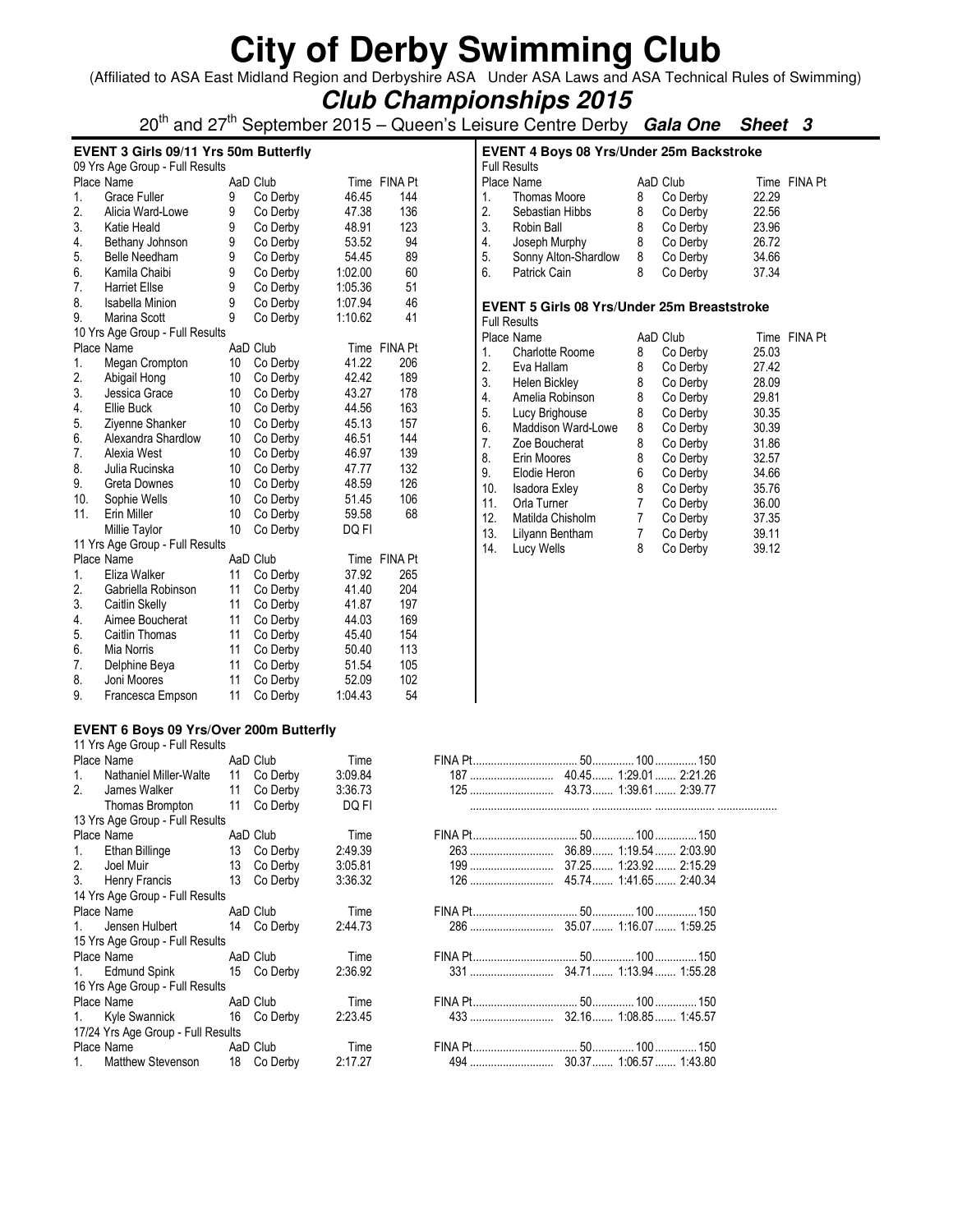(Affiliated to ASA East Midland Region and Derbyshire ASA Under ASA Laws and ASA Technical Rules of Swimming)

## **Club Championships 2015**

20th and 27th September 2015 – Queen's Leisure Centre Derby **Gala One Sheet 4**

|    | EVENT 7 Girls 12 Yrs/Over 100m Butterfly |    |                      |         |              |                |    | <b>EVENT 9 Boys 12 Yrs/Over 100m Backstroke</b> |    |             |         |              |       |
|----|------------------------------------------|----|----------------------|---------|--------------|----------------|----|-------------------------------------------------|----|-------------|---------|--------------|-------|
|    | 12 Yrs Age Group - Full Results          |    |                      |         |              |                |    | 12 Yrs Age Group - Full Results                 |    |             |         |              |       |
|    | Place Name                               |    | AaD Club             |         | Time FINA Pt | 50             |    | Place Name                                      |    | AaD Club    |         | Time FINA Pt | 50    |
| 1. | Natalie Layton                           |    | 12 Co Derby          | 1:17.08 | 364          | 35.52          | 1. | Donal Hay                                       | 12 | Co Derby    | 1:28.11 | 171          | 42.64 |
| 2. | Nadia Williams                           |    | 12 Co Derby          | 1:28.26 | 242          | 38.49          | 2. | Oliver Hooper                                   |    | 12 Co Derby | 1:29.41 | 163          | 43.44 |
| 3. | Cerys Alton-Shardlow                     | 12 | Co Derby             | 1:34.74 | 196          | 43.86          | 3. | Mackenzie King                                  | 12 | Co Derby    | 1:31.03 | 155          | 43.78 |
| 4. | Amelia Hibbs                             | 12 | Co Derby             | 1:43.40 | 150          | 47.95          | 4. | Jacob Atkinson                                  | 12 | Co Derby    | 1:31.77 | 151          | 44.65 |
|    | Kahina Chaibi                            | 12 | Co Derby             | DQ T 2L |              |                | 5. | <b>Bradley Boon</b>                             | 12 | Co Derby    | 1:34.48 | 138          | 46.23 |
|    | Hannah Lobley                            | 12 | Co Derby             | DQ T 3L |              |                | 6. | Joshua Boon                                     | 12 | Co Derby    | 1:36.52 | 130          | 46.91 |
|    | 13 Yrs Age Group - Full Results          |    |                      |         |              |                |    | 13 Yrs Age Group - Full Results                 |    |             |         |              |       |
|    | Place Name                               |    | AaD Club             |         | Time FINA Pt | 50             |    | Place Name                                      |    | AaD Club    |         | Time FINA Pt | 50    |
| 1. | Molly Cooper                             | 13 | Co Derby             | 1:12.90 | 430          | 34.10          | 1. | Ethan Billinge                                  | 13 | Co Derby    | 1:13.19 | 298          | 36.02 |
| 2. | Lauren Clark                             | 13 | Co Derby             | 1:14.60 | 401          | 34.75          | 2. | Joel Muir                                       | 13 | Co Derby    | 1:14.49 | 283          | 36.16 |
| 3. | <b>Isobel Foster</b>                     | 13 | Co Derby             | 1:16.32 | 375          | $\blacksquare$ | 3. | lain Macpherson                                 | 13 | Co Derby    | 1:20.10 | 228          | 39.41 |
| 4. | Abbie Hulbert                            | 13 | Co Derby             | 1:19.76 | 328          | 37.09          | 4. | Evan-Ross Coggins                               | 13 | Co Derby    | 1:24.58 | 193          | 41.28 |
| 5. | Helen Cross                              | 13 | Co Derby             | 1:22.29 | 299          | 39.50          | 5. | Henry Francis                                   | 13 | Co Derby    | 1:27.29 | 176          | 43.06 |
| 6. | Rhiannon Owen                            | 13 | Co Derby             | 1:30.22 | 227          | 41.21          |    | Jack Hill                                       | 13 | Co Derby    | DQ T 3L |              |       |
| 7. | Jessica Curtis                           | 13 | Co Derby             | 1:41.91 | 157          | 45.59          |    | 14 Yrs Age Group - Full Results                 |    |             |         |              |       |
| 8. | <b>Bronagh Bailey</b>                    | 13 | Co Derby             | 1:42.96 | 152          | 47.96          |    | Place Name                                      |    | AaD Club    |         | Time FINA Pt | 50    |
|    | 14 Yrs Age Group - Full Results          |    |                      |         |              |                | 1. | Archie Vanes                                    | 14 | Co Derby    | 1:14.94 | 278          | 36.81 |
|    | Place Name                               |    | AaD Club             |         | Time FINA Pt | 50             | 2. | Jensen Hulbert                                  | 14 | Co Derby    | 1:15.05 | 277          | 36.88 |
| 1. | <b>Tia Stirland</b>                      | 14 | Co Derby             | 1:12.90 | 430          | 33.67          | 3. | Campbell Stephen                                | 14 | Co Derby    | 1:15.90 | 268          | 37.28 |
| 2. | Erin Alton-Shardlow                      | 14 | Co Derby             | 1:22.73 | 294          | 37.09          | 4. | Jaspar Williams                                 | 14 | Co Derby    | 1:16.77 | 259          | 37.59 |
|    | 15 Yrs Age Group - Full Results          |    |                      |         |              |                | 5. | Jacob Cran                                      | 14 | Co Derby    | 1:23.68 | 200          | 40.97 |
|    |                                          |    | AaD Club             |         |              | 50             |    |                                                 |    |             |         |              |       |
|    | Place Name                               |    |                      |         | Time FINA Pt |                |    | 15 Yrs Age Group - Full Results                 |    |             |         |              |       |
| 1. | Krissy Tomlinson                         |    | 15 Co Derby          | 1:11.01 | 465          | 32.89          |    | Place Name                                      |    | AaD Club    |         | Time FINA Pt | 50    |
|    | 16 Yrs Age Group - Full Results          |    |                      |         |              |                | 1. | <b>Gregory Butler</b>                           | 15 | Co Derby    | 1:07.52 | 380          | 32.40 |
|    | Place Name                               |    | AaD Club             |         | Time FINA Pt | 50             | 2. | Lewis White                                     | 15 | Co Derby    | 1:12.24 | 310          | 35.62 |
| 1. | Eleanor Baldwin                          | 16 | Co Derby             | 1:06.81 | 559          | 31.74          | 3. | <b>Edmund Spink</b>                             | 15 | Co Derby    | 1:21.60 | 215          | 38.98 |
| 2. | Amy Grant                                | 16 | Co Derby             | 1:10.33 | 479          | 33.86          |    | 16 Yrs Age Group - Full Results                 |    |             |         |              |       |
|    | 17/24 Yrs Age Group - Full Results       |    |                      |         |              |                |    | Place Name                                      |    | AaD Club    |         | Time FINA Pt | 50    |
|    | Place Name                               |    | AaD Club             |         | Time FINA Pt | 50             | 1. | George Cooper                                   | 16 | Co Derby    | 1:05.03 | 426          | 31.62 |
| 1. | <b>Harriet Cooper</b>                    | 18 | Co Derby             | 1:07.00 | 554          | 32.01          | 2. | <b>Kyle Swannick</b>                            | 16 | Co Derby    | 1:09.56 | 348          | 33.94 |
| 2. | <b>Frances Spink</b>                     | 17 | Co Derby             | 1:11.24 | 461          | 33.55          |    | 17/24 Yrs Age Group - Full Results              |    |             |         |              |       |
| 3. | Rhianna Sheehan                          | 17 | Co Derby             | 1:12.67 | 434          | 34.87          |    | Place Name                                      |    | AaD Club    |         | Time FINA Pt | 50    |
| 4. | Sarah Cross                              | 17 | Co Derby             | 1:12.79 | 432          | 34.76          | 1. | Braddan Westlake                                | 20 | Co Derby    | 57.33   | 622          | 27.59 |
|    |                                          |    |                      |         |              |                | 2. | Ryan Reader                                     | 17 | Co Derby    | 59.81   | 547          | 29.09 |
|    | EVENT 8 Boys 09/11 Yrs 50m Freestyle     |    |                      |         |              |                | 3. | Matthew Stevenson                               | 18 | Co Derby    | 1:03.38 | 460          | 30.96 |
|    | 09 Yrs Age Group - Full Results          |    |                      |         |              |                |    |                                                 |    |             |         |              |       |
|    | Place Name                               |    | AaD Club             |         | Time FINA Pt |                |    |                                                 |    |             |         |              |       |
| 1. | Sebastian Lee                            | 9  |                      | 36.96   | 165          |                |    |                                                 |    |             |         |              |       |
| 2. | Aaron Johnson                            | 9  | Co Derby<br>Co Derby | 40.88   | 122          |                |    |                                                 |    |             |         |              |       |
|    |                                          |    |                      |         |              |                |    |                                                 |    |             |         |              |       |
| 3. | Thomas Owen                              | 9  | Co Derby             | 42.99   | 105          |                |    |                                                 |    |             |         |              |       |
| 4. | Lysander Schubert-Hobb 9                 |    | Co Derby             | 43.02   | 105          |                |    |                                                 |    |             |         |              |       |
| 5. | Archie Heron                             | 9  | Co Derby             | 44.01   | 98           |                |    |                                                 |    |             |         |              |       |
| 6. | Corey Clarke                             | 9  | Co Derby             | 46.46   | 83           |                |    |                                                 |    |             |         |              |       |
| 7. | Sean Bailey                              | 9  | Co Derby             | 1:18.24 | 17           |                |    |                                                 |    |             |         |              |       |
|    | 10 Yrs Age Group - Full Results          |    |                      |         |              |                |    |                                                 |    |             |         |              |       |
|    | Place Name                               |    | AaD Club             |         | Time FINA Pt |                |    |                                                 |    |             |         |              |       |
| 1. | Reuben Mason                             | 10 | Co Derby             | 36.43   | 173          |                |    |                                                 |    |             |         |              |       |
| 2. | Ben Atkinson                             | 10 | Co Derby             | 38.17   | 150          |                |    |                                                 |    |             |         |              |       |
| 3. | Reian Ward                               | 10 | Co Derby             | 41.21   | 119          |                |    |                                                 |    |             |         |              |       |
| 4. | George Euston                            | 10 | Co Derby             | 42.78   | 106          |                |    |                                                 |    |             |         |              |       |
| 5. | <b>Phoenix Muir</b>                      | 10 | Co Derby             | 42.86   | 106          |                |    |                                                 |    |             |         |              |       |
| 6. | Lee Bickley                              | 10 | Co Derby             | 46.16   | 85           |                |    |                                                 |    |             |         |              |       |
| 7. | Owen Lancaster                           | 10 | Co Derby             | 48.63   | 72           |                |    |                                                 |    |             |         |              |       |
|    | 11 Yrs Age Group - Full Results          |    |                      |         |              |                |    |                                                 |    |             |         |              |       |
|    | Place Name                               |    | AaD Club             |         | Time FINA Pt |                |    |                                                 |    |             |         |              |       |
| 1. | John-Petre Vassilev-Ne                   | 11 | Co Derby             | 31.55   | 266          |                |    |                                                 |    |             |         |              |       |
| 2. | Max Morris                               | 11 | Co Derby             | 32.91   | 234          |                |    |                                                 |    |             |         |              |       |
| 3. | Thomas Brompton                          | 11 | Co Derby             | 33.35   | 225          |                |    |                                                 |    |             |         |              |       |
| 4. | Nathaniel Miller-Walte                   | 11 | Co Derby             | 34.83   | 197          |                |    |                                                 |    |             |         |              |       |
|    |                                          |    |                      | 35.03   |              |                |    |                                                 |    |             |         |              |       |
| 5. | James Walker                             | 11 | Co Derby             |         | 194          |                |    |                                                 |    |             |         |              |       |
| 6. | Mackenzie Welsh                          | 11 | Co Derby             | 35.43   | 188          |                |    |                                                 |    |             |         |              |       |
| 7. | Rohan Welsh                              | 11 | Co Derby             | 37.10   | 163          |                |    |                                                 |    |             |         |              |       |
|    |                                          |    |                      |         |              |                |    |                                                 |    |             |         |              |       |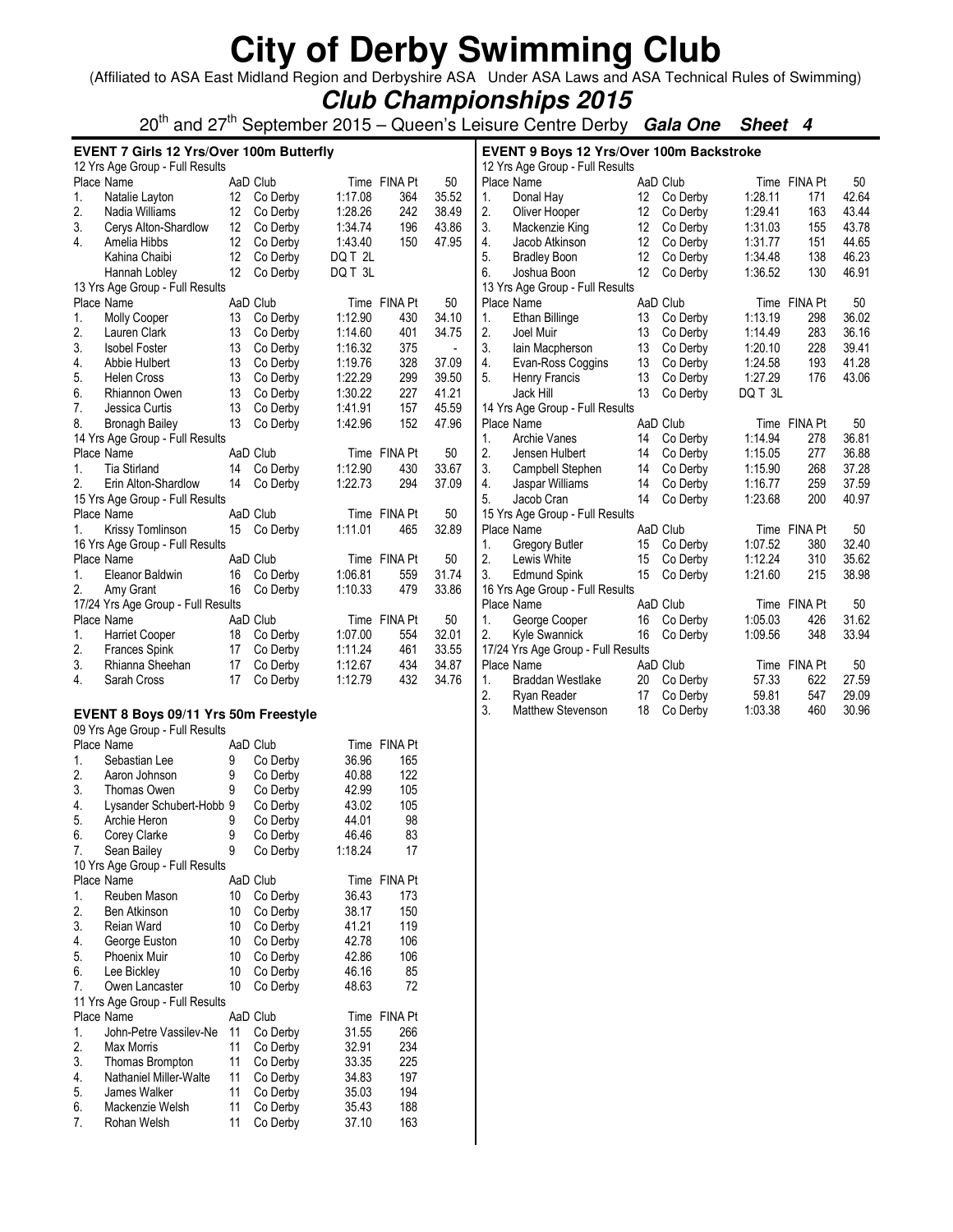(Affiliated to ASA East Midland Region and Derbyshire ASA Under ASA Laws and ASA Technical Rules of Swimming)

### **Club Championships 2015**

20<sup>th</sup> and 27<sup>th</sup> September 2015 – Queen's Leisure Centre Derby **Gala One Sheet 5** 

#### **EVENT 10 Girls 09/11 Yrs 50m Breaststroke**

|     | 09 Yrs Age Group - Full Results |                 |          |         |                |
|-----|---------------------------------|-----------------|----------|---------|----------------|
|     | Place Name                      |                 | AaD Club | Time    | <b>FINA Pt</b> |
| 1.  | Alicia Ward-Lowe                | 9               | Co Derby | 51.83   | 171            |
| 2.  | Katie Heald                     | 9               | Co Derby | 54.73   | 145            |
| 3.  | Bethany Johnson                 | 9               | Co Derby | 55.44   | 140            |
| 4.  | <b>Harriet Ellse</b>            | 9               | Co Derby | 1:00.19 | 109            |
| 5.  | Celeste Lee                     | 9               | Co Derby | 1:00.26 | 109            |
| 6.  | <b>Holly Dobbs</b>              | 9               | Co Derby | 1:04.43 | 89             |
| 7.  | Bethan Kelly                    | 9               | Co Derby | 1:04.48 | 89             |
| 8.  | Kamila Chaibi                   | 9               | Co Derby | 1:04.90 | 87             |
| 9.  | <b>Emily Wass</b>               | 9               | Co Derby | 1:14.10 | 58             |
|     | Isabella Minion                 | 9               | Co Derby | DQ ST   |                |
|     | Belle Needham                   | 9               | Co Derby | DQ T 1L |                |
|     | 10 Yrs Age Group - Full Results |                 |          |         |                |
|     |                                 |                 |          |         |                |
|     | Place Name                      |                 | AaD Club | Time    | <b>FINA Pt</b> |
| 1.  | Alexandra Shardlow              | 10              | Co Derby | 45.04   | 261            |
| 2.  | Greta Downes                    | 10              | Co Derby | 50.09   | 190            |
| 3.  | Ellie Buck                      | 10 <sup>1</sup> | Co Derby | 50.34   | 187            |
| 4.  | Ziyenne Shanker                 | 10              | Co Derby | 51.09   | 179            |
| 5.  | Abigail Hong                    | 10 <sup>1</sup> | Co Derby | 51.43   | 175            |
| 6.  | Sophie Wells                    | 10              | Co Derby | 51.97   | 170            |
| 7.  | Jessica Grace                   | 10              | Co Derby | 52.18   | 168            |
| 8.  | Megan Crompton                  | 10              | Co Derby | 53.06   | 159            |
| 9.  | Julia Rucinska                  | 10 <sup>1</sup> | Co Derby | 55.25   | 141            |
| 10. | Alexia West                     | 10              | Co Derby | 56.65   | 131            |
| 11. | Delainey Cotton                 | 10              | Co Derby | 59.45   | 113            |
| 12. | Rosie Austins                   | 10              | Co Derby | 1:16.48 | 53             |

|     | 11 Yrs Age Group - Full Results |    |          |         |                |
|-----|---------------------------------|----|----------|---------|----------------|
|     | Place Name                      |    | AaD Club | Time    | <b>FINA Pt</b> |
| 1.  | Constance Vanes                 | 11 | Co Derby | 43.35   | 293            |
| 2.  | Gabriella Robinson              | 11 | Co Derby | 43.98   | 280            |
| 3.  | Jessica Mole                    | 11 | Co Derby | 48.12   | 214            |
| 4.  | Caitlin Skelly                  | 11 | Co Derby | 50.15   | 189            |
| 5.  | Delphine Beya                   | 11 | Co Derby | 50.39   | 186            |
| 6.  | Eliza Walker                    | 11 | Co Derby | 51.03   | 179            |
| 7.  | Mia Norris                      | 11 | Co Derby | 51.58   | 174            |
| 8.  | Aimee Boucherat                 | 11 | Co Derby | 52.16   | 168            |
| 9.  | Caitlin Thomas                  | 11 | Co Derby | 53.12   | 159            |
| 10. | Francesca Empson                | 11 | Co Derby | 57.42   | 126            |
| 11. | Georgia Davidson                | 11 | Co Derby | 1:02.07 | 99             |
| 12. | Hannah Mitchell                 | 11 | Co Derby | 1:06.90 | 79             |

#### **EVENT 11 Boys 09 Yrs/Over 200m Breaststroke**

09 Yrs Age Group - Full Results

|    | Place Name                      |    | AaD Club    | Time    |     |                               |
|----|---------------------------------|----|-------------|---------|-----|-------------------------------|
| 1. | Sebastian Lee                   | 9  | Co Derby    | 3:48.85 |     |                               |
| 2. | Archie Heron                    | 9  | Co Derby    | 4:43.49 |     | 77  1:04.83  2:20.24  3:32.21 |
| 3. | Corey Clarke                    | 9  | Co Derby    | 4:44.92 |     | 75  1:05.82  2:17.42  3:32.81 |
|    | 10 Yrs Age Group - Full Results |    |             |         |     |                               |
|    | Place Name                      |    | AaD Club    | Time    |     |                               |
| 1. | <b>Ben Atkinson</b>             | 10 | Co Derby    | 3:59.54 |     | 56.59 1:55.89 2:58.55         |
| 2. | <b>Phoenix Muir</b>             | 10 | Co Derby    | 4:04.57 |     |                               |
| 3. | Lee Bickley                     | 10 | Co Derby    | 4:20.89 | 98  | 59.73 2:07.48 3:15.18         |
|    | 11 Yrs Age Group - Full Results |    |             |         |     |                               |
|    | Place Name                      |    | AaD Club    | Time    |     |                               |
| 1. | John-Petre Vassilev-Ne          | 11 | Co Derby    | 3:27.06 | 197 |                               |
| 2. | Nathaniel Miller-Walte          | 11 | Co Derby    | 3:35.47 |     | 49.98 1:45.05 2:42.52         |
| 3. | Thomas Brompton                 | 11 | Co Derby    | 3:49.28 |     |                               |
|    | 12 Yrs Age Group - Full Results |    |             |         |     |                               |
|    | Place Name                      |    | AaD Club    | Time    |     |                               |
|    | Jacob Atkinson                  |    | 12 Co Derby | 3:43.43 |     |                               |
|    | 13 Yrs Age Group - Full Results |    |             |         |     |                               |
|    | Place Name                      |    | AaD Club    | Time    |     |                               |
| 1. | Joel Muir                       | 13 | Co Derby    | 3:03.39 | 284 | 41.23 1:28.69 2:16.18         |
| 2. | Evan-Ross Coggins               | 13 | Co Derby    | 3:06.64 |     | 42.52 1:29.38 2:18.61         |
| 3. | Ethan Billinge                  | 13 | Co Derby    | 3:10.00 |     | 44.23 1:31.49 2:21.12         |
|    | 14 Yrs Age Group - Full Results |    |             |         |     |                               |
|    | Place Name                      |    | AaD Club    | Time    |     |                               |
| 1. | Campbell Stephen                | 14 | Co Derby    | 2:43.42 | 402 | 36.70 1:17.64 1:59.71         |
| 2. | Jaspar Williams                 | 14 | Co Derby    | 3:04.27 |     | 42.71 1:30.75 2:18.64         |
|    | 15 Yrs Age Group - Full Results |    |             |         |     |                               |
|    | Place Name                      |    | AaD Club    | Time    |     |                               |
| 1. | Gregory Butler                  | 15 | Co Derby    | 2:35.86 |     |                               |
| 2. | <b>William Foster</b>           | 15 | Co Derby    | 2:41.12 |     | 35.94 1:16.61 1:58.78         |
|    | 16 Yrs Age Group - Full Results |    |             |         |     |                               |
|    | Place Name                      |    | AaD Club    | Time    |     |                               |
| 1. | Kyle Swannick                   | 16 | Co Derby    | 2:49.03 |     |                               |

|     | 77  1:04.83  2:20.24  3:32.21 |
|-----|-------------------------------|
|     |                               |
|     |                               |
|     |                               |
|     |                               |
| 120 | 55.24  1:57.07  4:05.45       |
|     |                               |
|     |                               |
|     |                               |
|     |                               |
|     | 49.98 1:45.05 2:42.52         |
| 145 |                               |
|     |                               |
|     |                               |
|     |                               |
|     |                               |
|     |                               |
| 284 | 41.23 1:28.69 2:16.18         |
| 270 | 42.52 1:29.38 2:18.61         |
| 256 | 44.23 1:31.49 2:21.12         |
|     |                               |
|     |                               |
|     |                               |
| 280 | 42.71 1:30.75 2:18.64         |
|     |                               |
|     |                               |
|     |                               |
|     |                               |
|     |                               |
|     |                               |
|     |                               |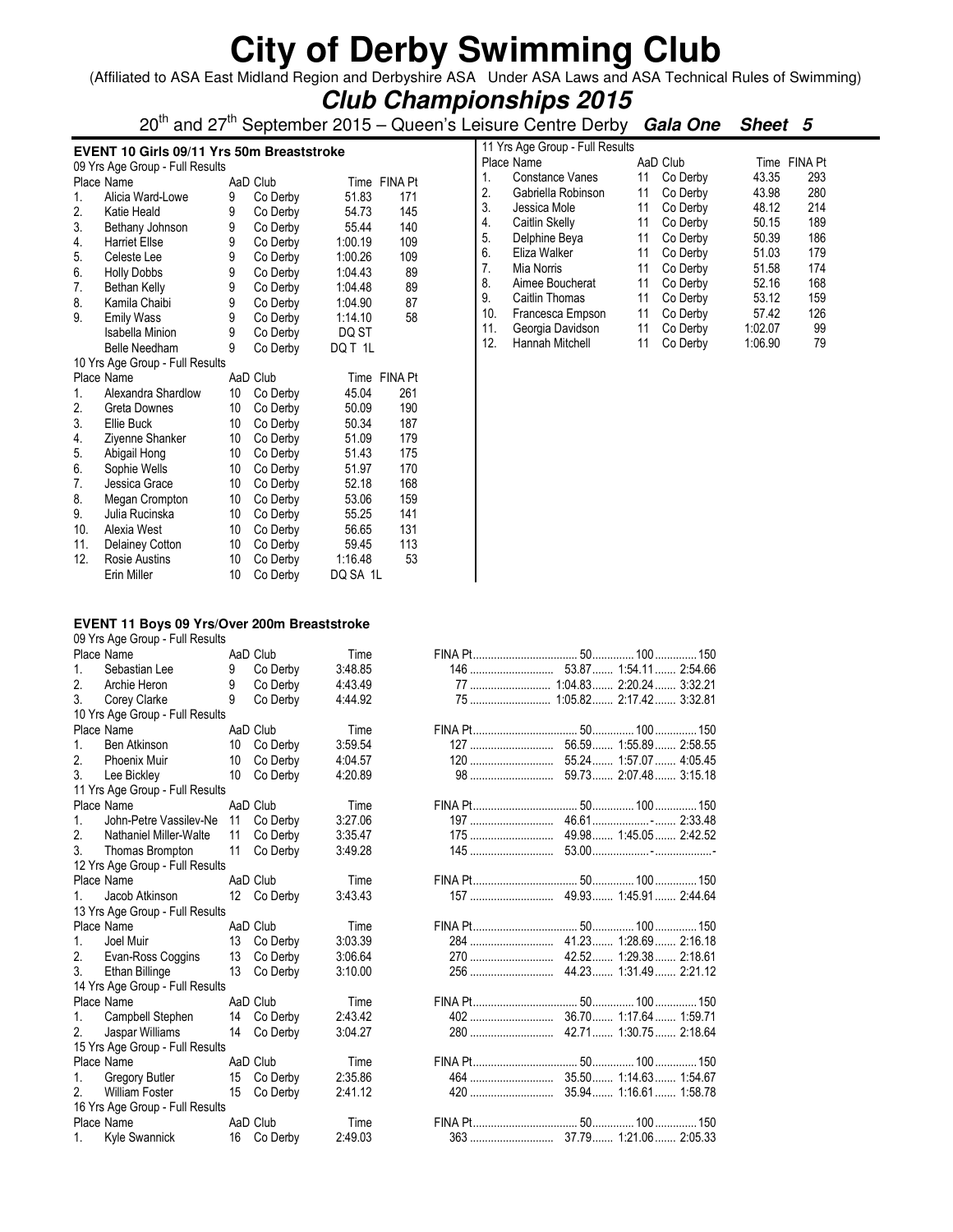(Affiliated to ASA East Midland Region and Derbyshire ASA Under ASA Laws and ASA Technical Rules of Swimming)

## **Club Championships 2015**

20th and 27th September 2015 – Queen's Leisure Centre Derby **Gala One Sheet 6**

### **EVENT 12 Boys 08 Yrs/Under 25m Freestyle**

| <b>Full Results</b>  |   |          |          |              |
|----------------------|---|----------|----------|--------------|
| Place Name           |   |          |          | Time FINA Pt |
| Sebastian Hibbs      | 8 | Co Derby | 18.75    |              |
| Thomas Moore         | 8 | Co Derby | 20.72    |              |
| Robin Ball           | 8 | Co Derby | 22.92    |              |
| Joseph Murphy        | 8 | Co Derby | 24.44    |              |
| Patrick Cain         | 8 | Co Derby | 30.13    |              |
| Sonny Alton-Shardlow | 8 | Co Derby | 32.21    |              |
|                      |   |          | AaD Club |              |

#### **EVENT 13 Girls 08 Yrs/Under 25m Butterfly**

|            | <b>Full Results</b> |   |          |       |              |
|------------|---------------------|---|----------|-------|--------------|
| Place Name |                     |   | AaD Club |       | Time FINA Pt |
| 1.         | Charlotte Roome     | 8 | Co Derby | 19.91 |              |
| 2.         | Maddison Ward-Lowe  | 8 | Co Derby | 22.96 |              |
| 3.         | Amelia Robinson     | 8 | Co Derby | 23.22 |              |
| 4.         | Helen Bickley       | 8 | Co Derby | 25.27 |              |
| 5.         | Lucy Brighouse      | 8 | Co Derby | 27.09 |              |
| 6.         | Eva Hallam          | 8 | Co Derby | 29.80 |              |
| 7.         | Zoe Boucherat       | 8 | Co Derby | 33.76 |              |
| 8.         | Matilda Chisholm    | 7 | Co Derby | 33.93 |              |
| 9.         | Lucy Wells          | 8 | Co Derby | 34.29 |              |
| 10.        | Elodie Heron        | 6 | Co Derby | 35.18 |              |
| 11.        | Lilyann Bentham     | 7 | Co Derby | 35.24 |              |
| 12.        | Orla Turner         | 7 | Co Derby | 36.95 |              |

#### **EVENT 14 Boys 09/11 Yrs 50m Backstroke**

| 09 Yrs Age Group - Full Results |                                 |    |          |         |                |  |  |  |
|---------------------------------|---------------------------------|----|----------|---------|----------------|--|--|--|
| Place Name                      |                                 |    | AaD Club |         | Time FINA Pt   |  |  |  |
| 1.                              | Sebastian Lee                   | 9  | Co Derby | 46.66   | 113            |  |  |  |
| 2.                              | Thomas Owen                     | 9  | Co Derby | 50.84   | 87             |  |  |  |
| 3.                              | Lysander Schubert-Hobb 9        |    | Co Derby | 54.09   | 73             |  |  |  |
| 4.                              | Archie Heron                    | 9  | Co Derby | 55.92   | 66             |  |  |  |
| 5.                              | Aaron Johnson                   | 9  | Co Derby | 58.43   | 57             |  |  |  |
| 6.                              | Corey Clarke                    | 9  | Co Derby | 1:00.19 | 53             |  |  |  |
| 7.                              | Sean Bailey                     | 9  | Co Derby | 1:25.28 | 18             |  |  |  |
|                                 | 10 Yrs Age Group - Full Results |    |          |         |                |  |  |  |
|                                 | Place Name                      |    | AaD Club | Time    | <b>FINA Pt</b> |  |  |  |
| 1.                              | Reuben Mason                    | 10 | Co Derby | 44.94   | 127            |  |  |  |
| 2.                              | Reian Ward                      | 10 | Co Derby | 47.17   | 110            |  |  |  |
| 3.                              | <b>Ben Atkinson</b>             | 10 | Co Derby | 48.36   | 102            |  |  |  |
| 4.                              | George Euston                   | 10 | Co Derby | 50.55   | 89             |  |  |  |
| 5.                              | Phoenix Muir                    | 10 | Co Derby | 54.76   | 70             |  |  |  |
| 6.                              | Lee Bickley                     | 10 | Co Derby | 57.76   | 59             |  |  |  |
|                                 | 11 Yrs Age Group - Full Results |    |          |         |                |  |  |  |
|                                 | Place Name                      |    | AaD Club | Time    | <b>FINA Pt</b> |  |  |  |
| 1.                              | John-Petre Vassilev-Ne          | 11 | Co Derby | 39.54   | 186            |  |  |  |
| 2.                              | Max Morris                      | 11 | Co Derby | 40.46   | 174            |  |  |  |
| 3.                              | Thomas Brompton                 | 11 | Co Derby | 41.14   | 166            |  |  |  |
| 4.                              | James Walker                    | 11 | Co Derby | 41.72   | 159            |  |  |  |
| 5.                              | Nathaniel Miller-Walte          | 11 | Co Derby | 42.84   | 147            |  |  |  |
| 6.                              | Mackenzie Welsh                 | 11 | Co Derby | 44.18   | 134            |  |  |  |
| 7.                              | Rohan Welsh                     | 11 | Co Derby | 47.35   | 108            |  |  |  |

| <b>EVENT 15 Girls 12 Yrs/Over 100m Breaststroke</b> |                                    |                 |          |         |              |         |  |  |  |  |
|-----------------------------------------------------|------------------------------------|-----------------|----------|---------|--------------|---------|--|--|--|--|
| 12 Yrs Age Group - Full Results                     |                                    |                 |          |         |              |         |  |  |  |  |
|                                                     | Place Name                         |                 | AaD Club |         | Time FINA Pt | 50      |  |  |  |  |
| 1.                                                  | Ellie Middleton                    | 12              | Co Derby | 1:32.16 | 309          | 42.45   |  |  |  |  |
| 2.                                                  | Natalie Layton                     | 12              | Co Derby | 1:32.82 | 303          | 44.11   |  |  |  |  |
| 3.                                                  | Nadia Williams                     | 12              | Co Derby | 1:37.65 | 260          | 46.20   |  |  |  |  |
| 4.                                                  | Emma Tyers                         | 12              | Co Derby | 1:41.65 | 230          | 48.06   |  |  |  |  |
| 5.                                                  | Amelia Hibbs                       | 12              | Co Derby | 1:44.81 | 210          | 50.77   |  |  |  |  |
| 6.                                                  | Cerys Alton-Shardlow               | 12 <sup>°</sup> | Co Derby | 1:48.77 | 188          | 50.92   |  |  |  |  |
| 7.                                                  | Kahina Chaibi                      | 12              | Co Derby | 1:49.72 | 183          | 51.54   |  |  |  |  |
| 8.                                                  | Charlotte Mitchell                 | 12              | Co Derby | 1:50.57 | 179          | 52.30   |  |  |  |  |
|                                                     | 13 Yrs Age Group - Full Results    |                 |          |         |              |         |  |  |  |  |
|                                                     | Place Name                         |                 | AaD Club |         | Time FINA Pt | 50      |  |  |  |  |
| 1.                                                  | Molly Cooper                       | 13              | Co Derby | 1:25.12 | 393          | 40.90   |  |  |  |  |
| 2.                                                  | Abigail Mason                      | 13              | Co Derby | 1:27.48 | 362          | 41.94   |  |  |  |  |
| 3.                                                  | <b>Helen Cross</b>                 | 13              | Co Derby | 1:31.34 | 318          |         |  |  |  |  |
| 4.                                                  | Poppy Fisher                       | 13              | Co Derby | 1:33.09 | 300          | 44.76   |  |  |  |  |
| 5.                                                  | <b>Rhiannon Owen</b>               | 13              | Co Derby | 1:37.22 | 263          | 46.59   |  |  |  |  |
| 6.                                                  | Jessica Curtis                     | 13              | Co Derby | 1:59.73 | 141          | 56.84   |  |  |  |  |
| 7.                                                  | <b>Bronagh Bailey</b>              | 13              | Co Derby | 2:06.89 | 118          | 1:01.81 |  |  |  |  |
|                                                     | 14 Yrs Age Group - Full Results    |                 |          |         |              |         |  |  |  |  |
|                                                     | Place Name                         |                 | AaD Club |         | Time FINA Pt | 50      |  |  |  |  |
| 1.                                                  | Maria-Magdalena Vassil             | 14              | Co Derby | 1:22.25 | 435          | 38.69   |  |  |  |  |
| 2.                                                  | Sian Heap                          | 14              | Co Derby | 1:24.54 | 401          | 40.56   |  |  |  |  |
| 3.                                                  | Jessica Hancock                    | 14              | Co Derby | 1:26.69 | 372          | 41.60   |  |  |  |  |
| 4.                                                  | <b>Tia Stirland</b>                | 14              | Co Derby | 1:27.78 | 358          | 41.82   |  |  |  |  |
| 5.                                                  | Megan Thomas                       | 14              | Co Derby | 1:32.41 | 307          | 43.19   |  |  |  |  |
| 6.                                                  | Erin Alton-Shardlow                | 14              | Co Derby | 1:36.59 | 269          | 46.51   |  |  |  |  |
| $\overline{7}$ .                                    | Paige Swannick                     | 14              | Co Derby | 1:39.93 | 243          | 47.03   |  |  |  |  |
|                                                     | 16 Yrs Age Group - Full Results    |                 |          |         |              |         |  |  |  |  |
|                                                     | Place Name                         |                 | AaD Club |         | Time FINA Pt | 50      |  |  |  |  |
| 1.                                                  | Eleanor Baldwin                    | 16              | Co Derby | 1:22.16 | 437          | 39.61   |  |  |  |  |
|                                                     | 17/24 Yrs Age Group - Full Results |                 |          |         |              |         |  |  |  |  |
|                                                     | Place Name                         |                 | AaD Club |         | Time FINA Pt | 50      |  |  |  |  |
| 1.                                                  | Frances Spink                      | 17              | Co Derby | 1:18.85 | 494          |         |  |  |  |  |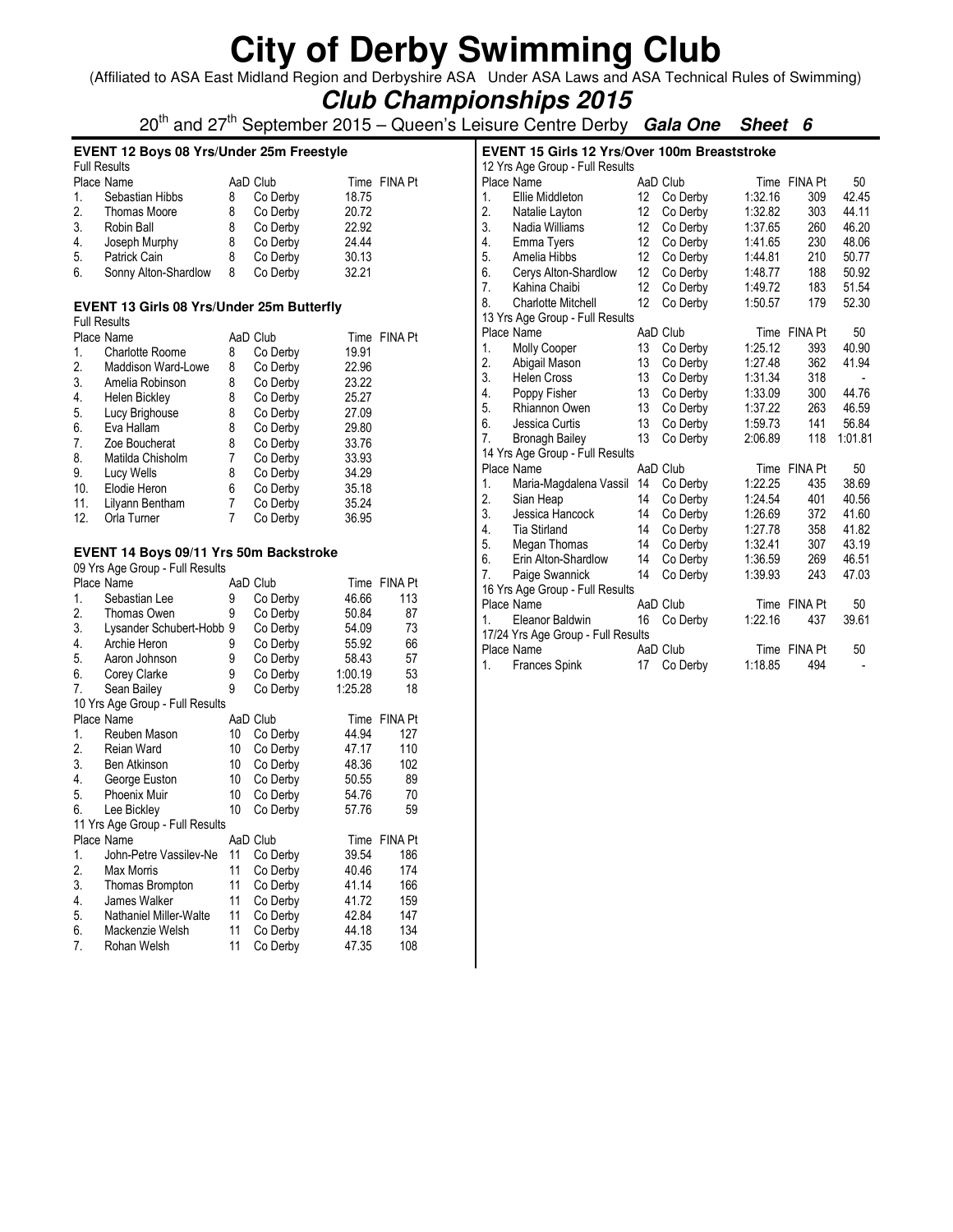(Affiliated to ASA East Midland Region and Derbyshire ASA Under ASA Laws and ASA Technical Rules of Swimming)

## **Club Championships 2015**

20th and 27th September 2015 – Queen's Leisure Centre Derby **Gala One Sheet 7**

#### **EVENT 16 Girls 11 Yrs/Under 100m IM**

| <b>Full Results</b> |                           |    |          |          |              |
|---------------------|---------------------------|----|----------|----------|--------------|
|                     | Place Name                |    | AaD Club |          | Time FINA Pt |
| 1.                  | <b>Constance Vanes</b>    | 11 | Co Derby | 1:23.55  | 325          |
| 2.                  | Gabriella Robinson        | 11 | Co Derby | 1:24.56  | 313          |
| 3.                  | Eliza Walker              | 11 | Co Derby | 1:30.09  | 259          |
| 4.                  | Caitlin Skelly            | 11 | Co Derby | 1:34.68  | 223          |
| 5.                  | Abigail Hong              | 10 | Co Derby | 1:34.87  | 222          |
| 6.                  | Caitlin Thomas            | 11 | Co Derby | 1:35.18  | 219          |
| 7.                  | Alexia West               | 10 | Co Derby | 1:35.66  | 216          |
| 8.                  | Zivenne Shanker           | 10 | Co Derby | 1:36.43  | 211          |
| 9.                  | Alexandra Shardlow        | 10 | Co Derby | 1:36.74  | 209          |
| 10.                 | Jessica Mole              | 11 | Co Derby | 1:36.90  | 208          |
| 11.                 | Ellie Buck                | 10 | Co Derby | 1:37.71  | 203          |
| 12.                 | <b>Megan Crompton</b>     | 10 | Co Derby | 1:38.91  | 195          |
| 13.                 | <b>Greta Downes</b>       | 10 | Co Derby | 1:39.00  | 195          |
| 14.                 | Aimee Boucherat           | 11 | Co Derby | 1:39.82  | 190          |
| 15.                 | Alicia Ward-Lowe          | 9  | Co Derby | 1:39.98  | 189          |
| 16.                 | Jessica Grace             | 10 | Co Derby | 1:41.12  | 183          |
| 17.                 | Grace Fuller              | 9  | Co Derby | 1:41.46  | 181          |
| 18.                 | Sophie Wells              | 10 | Co Derby | 1:41.95  | 178          |
| 19.                 | <b>Charlotte Roome</b>    | 8  | Co Derby | 1:42.14  | 177          |
| 20.                 | Delphine Beya             | 11 | Co Derby | 1:43.82  | 169          |
| 21.                 | Mia Norris                | 11 | Co Derby | 1:46.27  | 157          |
| 22.                 | Julia Rucinska            | 10 | Co Derby | 1:49.34  | 145          |
| 23.                 | Bethany Johnson           | 9  | Co Derby | 1:51.08  | 138          |
| 24.                 | Katie Heald               | 9  | Co Derby | 1:51.51  | 136          |
| 25.                 | <b>Belle Needham</b>      | 9  | Co Derby | 1:55.21  | 123          |
| 26.                 | <b>Harriet Ellse</b>      | 9  | Co Derby | 1:58.18  | 114          |
| 27.                 | Celeste Lee               | 9  | Co Derby | 2:00.13  | 109          |
| 28.                 | Helen Bickley             | 8  | Co Derby | 2:01.34  | 106          |
| 29.                 | <b>Maddison Ward-Lowe</b> | 8  | Co Derby | 2:02.29  | 103          |
| 30.                 | Eva Hallam                | 8  | Co Derby | 2:03.48  | 100          |
| 31.                 | Amelia Robinson           | 8  | Co Derby | 2:05.09  | 96           |
| 32.                 | Georgia Davidson          | 11 | Co Derby | 2:05.86  | 95           |
| 33.                 | Erin Miller               | 10 | Co Derby | 2:08.23  | 89           |
| 34.                 | Lucy Brighouse            | 8  | Co Derby | 2:08.93  | 88           |
| 35.                 | Francesca Empson          | 11 | Co Derby | 2:09.02  | 88           |
| 36.                 | <b>Bethan Kelly</b>       | 9  | Co Derby | 2:14.41  | 78           |
| 37.                 | Cerys Hills               | 9  | Co Derby | 2:16.85  | 73           |
| 38.                 | <b>Emily Wass</b>         | 9  | Co Derby | 2:22.77  | 65           |
| 39.                 | Zoe Boucherat             | 8  | Co Derby | 2:32.29  | 53           |
| 40.                 | Lucy Wells                | 8  | Co Derby | 2:33.79  | 52           |
| 41.                 | Orla Turner               | 7  | Co Derby | 2:39.04  | 47           |
| 42.                 | Lilyann Bentham           | 7  | Co Derby | 2:43.85  | 43           |
|                     | Hannah Mitchell           | 11 | Co Derby | DQ SA 1L |              |
|                     | <b>Isabella Minion</b>    | 9  | Co Derby | DQ SA 2L |              |
|                     | Joni Moores               | 11 | Co Derby | DQ T2L   |              |
|                     |                           |    |          |          |              |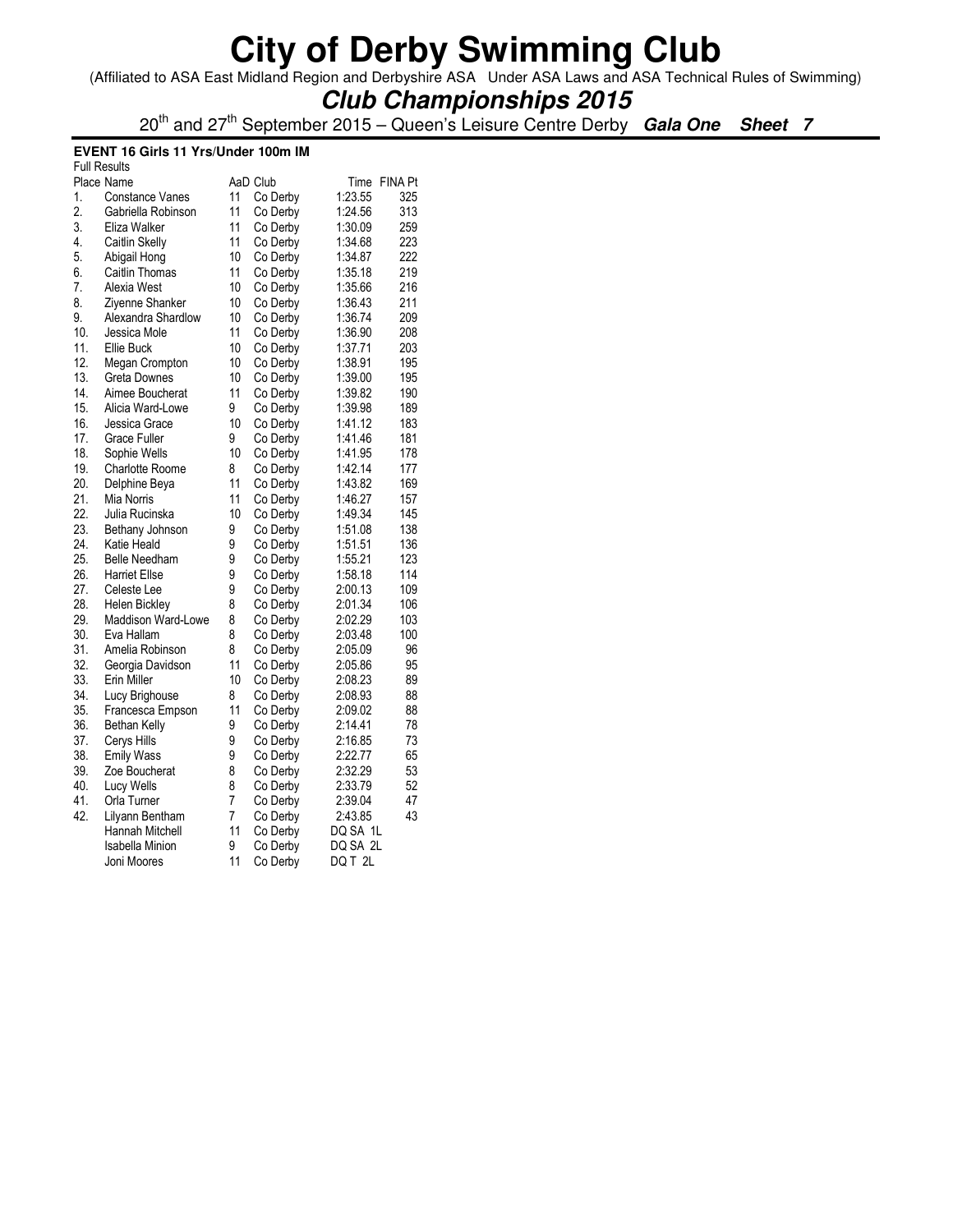(Affiliated to ASA East Midland Region and Derbyshire ASA Under ASA Laws and ASA Technical Rules of Swimming)

### **Club Championships 2015**

20th and 27th September 2015 – Queen's Leisure Centre Derby **Gala One Sheet 8**

#### **EVENT 17 Boys Open 200m IM**

|     | 16 Yrs/Under Age Group - Full Results |    |                      |          |            |                         |  |
|-----|---------------------------------------|----|----------------------|----------|------------|-------------------------|--|
|     | Place Name                            |    | AaD Club             | Time     |            |                         |  |
| 1.  | <b>William Foster</b>                 | 15 | Co Derby             | 2:19.52  | 485        | 30.79 1:07.76 1:49.40   |  |
| 2.  | George Cooper                         | 16 | Co Derby             | 2:23.60  | 444        | 30.34 1:07.91 1:52.52   |  |
| 3.  | Gregory Butler                        | 15 | Co Derby             | 2:23.92  | 442        | 32.32 1:09.01 1:49.63   |  |
| 4.  | Kyle Swannick                         | 16 | Co Derby             | 2:26.14  |            |                         |  |
| 5.  | Campbell Stephen                      | 14 | Co Derby             | 2:35.69  | 349        | 35.10 1:15.51 1:59.01   |  |
| 6.  | <b>Edmund Spink</b>                   | 15 | Co Derby             | 2:36.23  | 345        | 33.72 1:17.24 2:01.35   |  |
| 7.  | Ethan Billinge                        | 13 | Co Derby             | 2:40.81  | <b>316</b> | 35.17 1:15.01 2:05.36   |  |
| 8.  | Joel Muir                             | 13 | Co Derby             | 2:42.89  | 304        | 35.70 1:16.60 2:05.37   |  |
| 9.  | Jensen Hulbert                        | 14 | Co Derby             | 2:44.27  |            | 33.85 1:16.13 2:07.06   |  |
| 10. | Jaspar Williams                       | 14 | Co Derby             | 2:47.85  | 278        | 37.83 1:21.30 2:09.33   |  |
| 11. | Jacob Cran                            | 14 | Co Derby             | 2:57.29  | 236        | 40.00 1:25.58 2:19.83   |  |
| 12. | Evan-Ross Coggins                     | 13 | Co Derby             | 2:58.65  |            | 42.13 1:27.61 2:18.95   |  |
| 13. | lain Macpherson                       | 13 | Co Derby             | 3:00.23  | 225        | 39.57  1:23.91  2:20.18 |  |
| 14. | Nathaniel Miller-Walte                | 11 | Co Derby             | 3:06.68  |            | 41.03 1:31.67 2:26.53   |  |
| 15. | Henry Francis                         | 13 | Co Derby             | 3:11.84  | 186        | 43.02 1:32.60 2:30.22   |  |
| 16. | Donal Hay                             | 12 | Co Derby             | 3:16.38  | 173        | 40.40 1:31.77  2:31.55  |  |
| 17. | Mackenzie King                        | 12 | Co Derby             | 3:25.10  |            |                         |  |
| 18. | Sebastian Lee                         | 9  | Co Derby             | 3:25.12  | 152        | 49.88 1:42.51 2:42.96   |  |
| 19. | Reuben Mason                          | 10 | Co Derby             | 3:26.01  |            |                         |  |
| 20. |                                       |    |                      |          |            |                         |  |
|     | <b>Bradley Boon</b>                   | 12 | Co Derby             | 3:31.28  |            |                         |  |
| 21. | Jake Jones                            | 12 | Co Derby             | 3:33.63  |            |                         |  |
| 22. | Joshua Boon                           | 12 | Co Derby             | 3:38.37  |            |                         |  |
|     | Archie Heron                          | 9  | Co Derby             | DQ SA 6L |            |                         |  |
|     | James Walker                          | 11 | Co Derby             | DQ T 3L  |            |                         |  |
|     | Jack Hill                             | 13 | Co Derby             | DQ T 3L  |            |                         |  |
|     | Thomas Brompton                       | 11 | Co Derby             | DQ T 4L  |            |                         |  |
|     | Open Age Group - Full Results         |    |                      |          |            |                         |  |
|     | Place Name                            |    | AaD Club             | Time     |            |                         |  |
| 1.  | Braddan Westlake                      | 20 | Co Derby             | 2:08.17  |            |                         |  |
| 2.  | Ryan Reader                           | 17 | Co Derby             | 2:15.08  |            |                         |  |
| 3.  | <b>William Foster</b>                 | 15 | Co Derby             | 2:19.52  | 485        | 30.79 1:07.76 1:49.40   |  |
| 4.  | George Cooper                         | 16 | Co Derby             | 2:23.60  | 444        | 30.34 1:07.91 1:52.52   |  |
| 5.  | Gregory Butler                        | 15 | Co Derby             | 2:23.92  |            |                         |  |
| 6.  | Kyle Swannick                         | 16 | Co Derby             | 2:26.14  |            | 32.10 1:09.53 1:53.03   |  |
| 7.  | Campbell Stephen                      | 14 | Co Derby             | 2:35.69  | 349        | 35.10 1:15.51 1:59.01   |  |
| 8.  | <b>Edmund Spink</b>                   | 15 | Co Derby             | 2:36.23  | 345        | 33.72 1:17.24 2:01.35   |  |
| 9.  | Ethan Billinge                        | 13 | Co Derby             | 2:40.81  | 316        | 35.17  1:15.01  2:05.36 |  |
| 10. | Joel Muir                             | 13 | Co Derby             | 2:42.89  |            | 35.70 1:16.60 2:05.37   |  |
| 11. | Jensen Hulbert                        | 14 | Co Derby             | 2:44.27  |            | 33.85 1:16.13 2:07.06   |  |
| 12. | Jaspar Williams                       | 14 | Co Derby             | 2:47.85  | 278        | 37.83 1:21.30 2:09.33   |  |
| 13. | Jacob Cran                            | 14 | Co Derby             | 2:57.29  |            | 40.00 1:25.58 2:19.83   |  |
| 14. | Evan-Ross Coggins                     | 13 | Co Derby             | 2:58.65  |            | 42.13 1:27.61 2:18.95   |  |
| 15. | lain Macpherson                       | 13 | Co Derby             | 3:00.23  |            |                         |  |
| 16. | Nathaniel Miller-Walte                | 11 | Co Derby             | 3:06.68  |            |                         |  |
| 17. | Henry Francis                         | 13 | Co Derby             | 3:11.84  |            |                         |  |
| 18. | Donal Hay                             | 12 | Co Derby             | 3:16.38  |            |                         |  |
| 19. | Mackenzie King                        | 12 |                      | 3:25.10  | 152        | 46.02 1:38.82 2:40.86   |  |
| 20. | Sebastian Lee                         | 9  | Co Derby<br>Co Derby | 3:25.12  | 152        | 49.88 1:42.51 2:42.96   |  |
| 21. | Reuben Mason                          |    |                      |          |            |                         |  |
|     |                                       | 10 | Co Derby             | 3:26.01  |            |                         |  |
| 22. | <b>Bradley Boon</b>                   | 12 | Co Derby             | 3:31.28  |            |                         |  |
| 23. | Jake Jones                            | 12 | Co Derby             | 3:33.63  |            |                         |  |
| 24. | Joshua Boon                           | 12 | Co Derby             | 3:38.37  |            |                         |  |
|     | Archie Heron                          | 9  | Co Derby             | DQ SA 6L |            |                         |  |
|     | James Walker                          | 11 | Co Derby             | DQ T 3L  |            |                         |  |
|     | Jack Hill                             | 13 | Co Derby             | DQ T 3L  |            |                         |  |
|     | Thomas Brompton                       | 11 | Co Derby             | DQ T 4L  |            |                         |  |